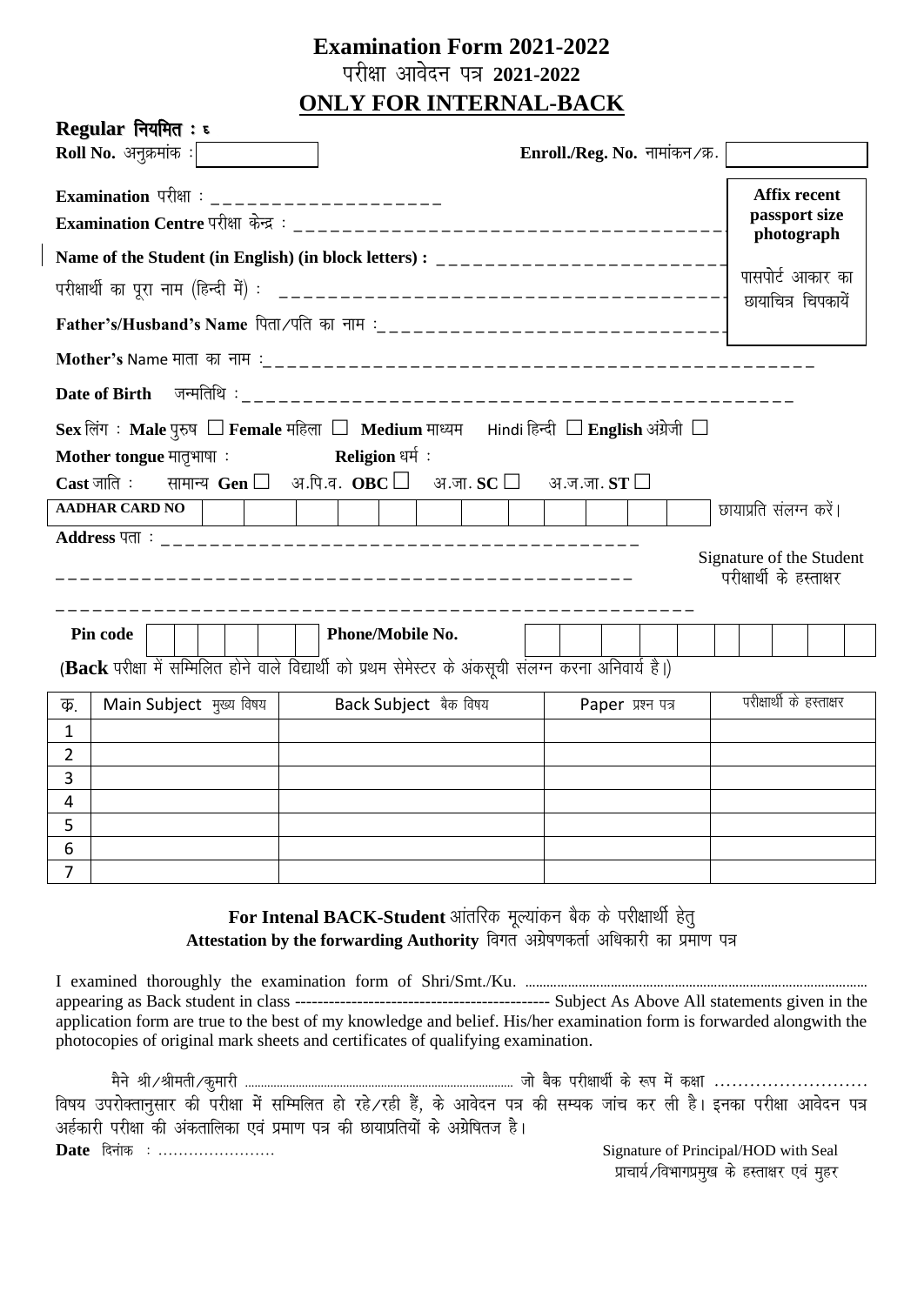#### **GUIDELINES FOR FILLING IN THE BACK EXAMINATION FORM** बैक परीक्षा आवेदन पत्र की पूर्ति संबंधी निर्देश

Read the following Instructions and fill them carefully in own handwriting. Wrong  $\&$  incomplete form will not be accepted under any circumstances.

निम्नलिखित निर्देशों को पढ़कर अपनी हस्तलिपि में आवेदन पत्र सावधानीपूर्वम भरें। त्रृटिपूर्ण ⁄अपूर्ण आवेदन पत्र किसी भी परिस्थिति में स्वीकार नहीं किए जायेंगे।

1. Filled Back Examination and form should be forwerdwd to University through the HOD/Principal of affiliated college/ center.

भरे हुए आवेदन पत्र को विभाग प्रमुख ∕किसी संबद्ध महाविद्यालय ∕केन्द्र के प्राचार्य द्वारा विश्वविद्यालय को प्रेषित करें।

2. In case Wrong and false information found in the student will be disqualified and the result will be cancelled.

आवेदन पत्र में त्रटिपूर्ण एवं असत्य सूचनाएँ पाये जाने पर परीक्षार्थीं अयोग्य माना जायेगा और परीक्षाफल निरस्त कर दिया जावेगा।

सही $/$ कूलसचिव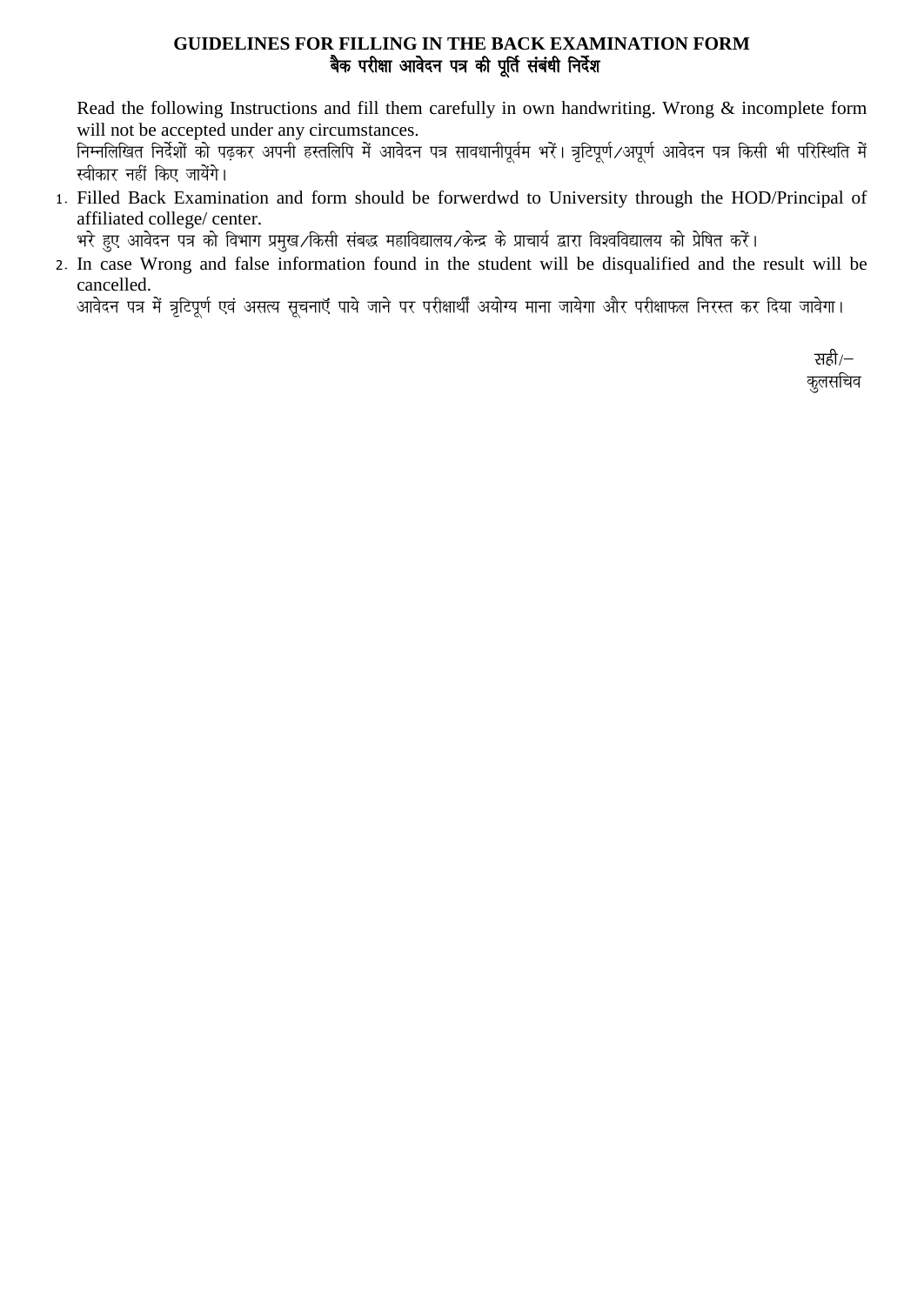# **Examination Form 2021-2022** ijh{kk vkosnu i= **2021-2022**

| Ex-student भूतपूर्व विद्यार्थी : $\square$ Private स्वाध्यायी : ह<br>Regular नियमित: ६                                                                     |                                                      |  |  |  |  |
|------------------------------------------------------------------------------------------------------------------------------------------------------------|------------------------------------------------------|--|--|--|--|
| Enroll./Reg. No. नामांकन $\angle$ पंजीयन क्र $\frac{1}{2}$<br><b>Roll No.</b> अनुक्रमांक $:$                                                               |                                                      |  |  |  |  |
| Examination परीक्षा : ___________________ Main Subject मुख्य विषय : ___________________                                                                    |                                                      |  |  |  |  |
|                                                                                                                                                            | <b>Affix recent</b><br>passport size                 |  |  |  |  |
| Name of the Student (in English) (in block letters): ____________________________                                                                          | photograph                                           |  |  |  |  |
|                                                                                                                                                            | पासपोर्ट आकार का                                     |  |  |  |  |
|                                                                                                                                                            | छायाचित्र चिपकायें                                   |  |  |  |  |
|                                                                                                                                                            |                                                      |  |  |  |  |
|                                                                                                                                                            |                                                      |  |  |  |  |
| Sex लिंग : Male पुरुष $\Box$ Female महिला $\Box$ Medium माध्यम सांndi हिन्दी $\Box$ English अंग्रेजी $\Box$                                                |                                                      |  |  |  |  |
| Mother tongue मातृभाषा : Religion धर्म:                                                                                                                    |                                                      |  |  |  |  |
| $\textbf{Cast}$ जाति : सामान्य $\textbf{Gen} \ \Box$ अ.पि.व. $\textbf{OBC} \ \Box$ अ.जा. $\textbf{SC} \ \Box$ अ.ज.जा. $\textbf{ST} \ \Box$                 |                                                      |  |  |  |  |
| <b>AADHAR CARD NO</b>                                                                                                                                      | छायाप्रति संलग्न करें।                               |  |  |  |  |
|                                                                                                                                                            |                                                      |  |  |  |  |
|                                                                                                                                                            | Signature of the Student<br>परीक्षार्थी के हस्ताक्षर |  |  |  |  |
|                                                                                                                                                            |                                                      |  |  |  |  |
| Pin code<br><b>Phone/Mobile No.</b>                                                                                                                        |                                                      |  |  |  |  |
|                                                                                                                                                            |                                                      |  |  |  |  |
| For Office Use Only कार्यालयीन कार्य हेतू<br>Exam & other fee परीक्षा एवं अन्य शुल्क Rs. _____ Ref No. दिनांक<br>द्वारा जमा किया गया।                      |                                                      |  |  |  |  |
| Details of examination(s) passed उत्तीर्ण परीक्षाओं का विवरण:                                                                                              |                                                      |  |  |  |  |
| <b>Name of Exam</b><br>Roll No.<br><b>Board/University</b>                                                                                                 |                                                      |  |  |  |  |
| Enrol./Reg.<br><b>Subject</b><br>Yr<br>No.<br>बोर्ड ∕विश्वविद्यालय<br>वर्ष<br>परीक्षा का नाम<br>No.<br>अनुक्रमांक<br>विषय<br>क्र.<br>नामां. ⁄पंजी.<br>क्र. | <b>Marks</b><br>Div.<br>श्रेणी<br>Ob.<br>प्राप्तांक  |  |  |  |  |
|                                                                                                                                                            |                                                      |  |  |  |  |
| Details of other examination (conducted by the university) applied for विश्वविद्यालय द्वारा संचालित अन्य परीक्षा में सम्मिलित                              |                                                      |  |  |  |  |
| हो रहे हों तो परीक्षा का नाम ___________ Subject विषय___________                                                                                           |                                                      |  |  |  |  |
| If charged for use of unfair means in the previous examination, give details विगत परीक्षा में अनुचित साधनों का प्रयोग करते                                 |                                                      |  |  |  |  |
| पकड़े गये हों, तो उसका विवरण दें :-<br>Exam परीक्षा का नाम ___________ Year वर्ष _________ Roll No. अनुक्रमांक : _________ Result परिणाम ______            |                                                      |  |  |  |  |
|                                                                                                                                                            |                                                      |  |  |  |  |
| Notification no. अधिसूचना क्रमांक _________ Date दिनांक ________ (enclose copy प्रतिलिपि संलग्न करें)                                                      |                                                      |  |  |  |  |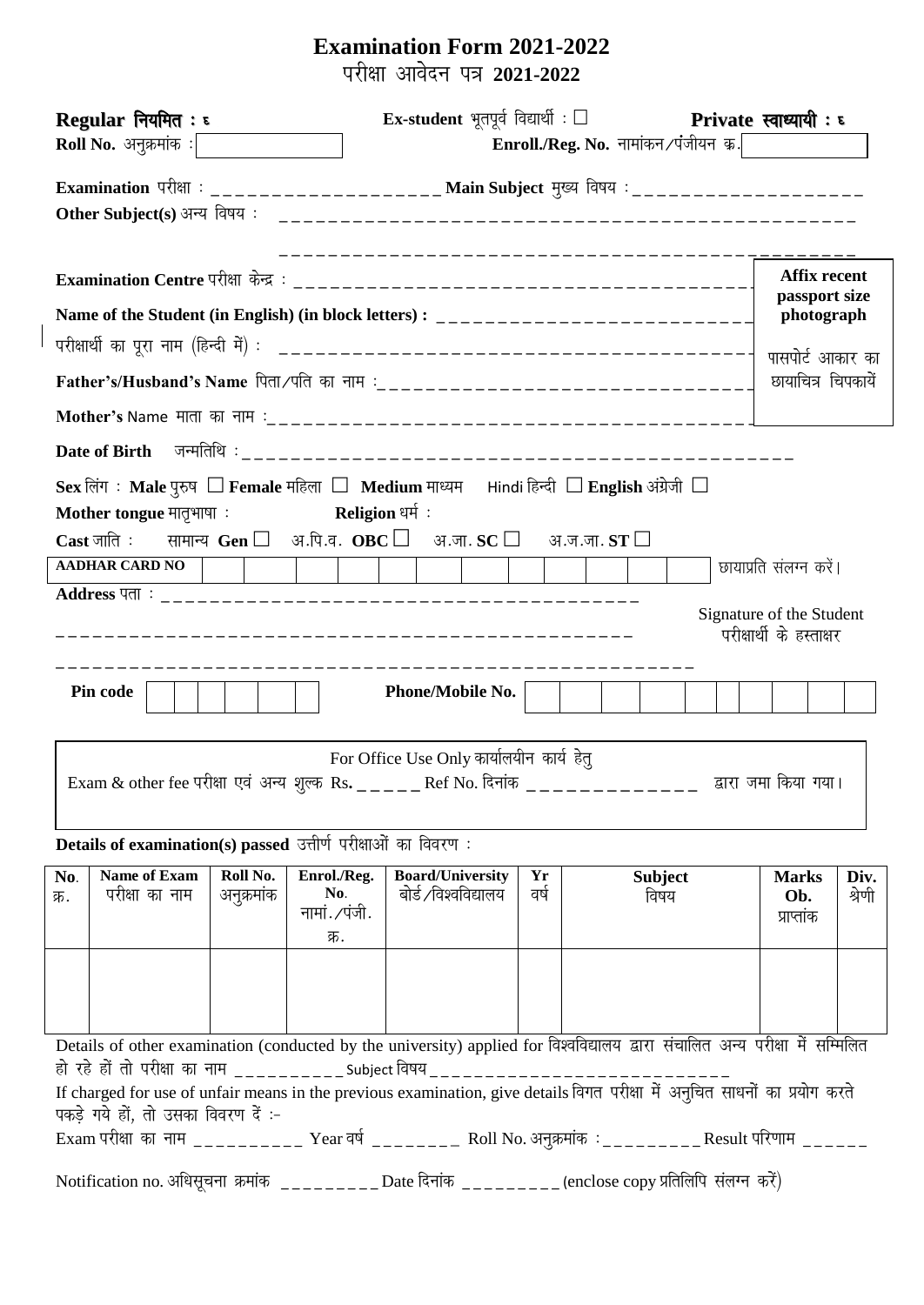#### For REGULAR Student नियमित परीक्षार्थी के लिए Attestation by the Class Teacher कक्षाध्यापक द्वारा प्रमाणीकरण

| and certify that the details given in application form are true. The attendance in the class is not less than 75% I know<br>nothing against the student's character, which might debar him/her from the University Examination.<br>कि आवेदन पत्र में दिये गये विवरण सत्य है । इनकी कक्षा में उपस्थिति 75% से कम नहीं है । मैं परीक्षार्थी के चरित्र के विषय में ऐसा कुछ भी<br>नहीं जानता ⁄ जानती, जिससे उसे विश्वविद्यालय की परीक्षा में प्रवेश पाने से वंचित किया जा सके ।                                                                                                                         |                                                                                      |
|-----------------------------------------------------------------------------------------------------------------------------------------------------------------------------------------------------------------------------------------------------------------------------------------------------------------------------------------------------------------------------------------------------------------------------------------------------------------------------------------------------------------------------------------------------------------------------------------------------|--------------------------------------------------------------------------------------|
| Date दिनांक :                                                                                                                                                                                                                                                                                                                                                                                                                                                                                                                                                                                       | Signature of Class Teacher<br>कक्षाध्यापक के हस्ताक्षर                               |
| For REGULAR/PRIVATE/EX-Student नियमित∕स्वाध्यायी∕भूतपूर्व परीक्षार्थी के लिये<br>Attestation by the forwarding Authority अग्रेषणकर्ता अधिकारी का प्रमाण पत्र<br>the application form are true to the best of my knowledge and belief. His/her examination form is forwarded alongwith<br>the photocopies of original mark sheets and certificates of qualifying examinations.<br>रूप में कक्षा  विषय  की परीक्षा में सम्मिलित हो रहे ∕रही हैं, के आवेदन पत्र की<br>सम्यक जांच कर ली है । इनका परीक्षा आवेदन पत्र अर्हकारी परीक्षा की अंकतालिका एवं प्रमाण पत्र की छायाप्रतियों के साथ अग्रेषित है । |                                                                                      |
| Date दिनांक :                                                                                                                                                                                                                                                                                                                                                                                                                                                                                                                                                                                       | Signature of Principal/HOD with Seal<br>प्राचार्य ∕विभागप्रमुख के हस्ताक्षर एवं मुहर |
| For PRIVATE Student स्वाध्यायी परीक्षार्थी के लिये<br>Declaration घोषणा                                                                                                                                                                                                                                                                                                                                                                                                                                                                                                                             |                                                                                      |

have not taken admission in any other college using the Migration Certificate issued by the IKS University. I hereby declare that except this exam, I have not applied for any other examination conducted by this University or any other University. I have not taken admission as regular student of this University or any affiliated college before 13 months from the commencement of this examination. I also declare that all statements made in the application are true to the best of my knowledge and belief. I am aware that my application can be rejected if the informations given by me are incomplete or incorrect and I am liable to be punished as per rule. All the required documents are attached. .<br>मैं श्री ∕श्रीमती ∕कुमारी ……………………………………………………………………………………… वर्तमान में किसी भी सम्बद्ध महाविद्यालय<br>का छात्र ⁄छात्रा नहीं हूँ । मैने इंदिरा कला संगीत विश्वविद्यालय से प्रवजन प्रमाण पत्र लेकर किसी अन्य महाविद्यालय में प करता ∕करती हूँ कि आवेदन पत्र में दर्शायी गई परीक्षा के अतिरिक्त इस विश्वविद्यालय अथवा किसी अन्य विश्वविद्यालय की परीक्षा में आवेदन नहीं

किया है। मैं इस परीक्षा के प्रारंभ होने के 13 माह पूर्व से किसी महाविद्यालय में नियमित छात्र∕छात्रा नहीं रहा ∕रही हूँ । मैं यह घो-ाणा करता ∕करती हूँ कि आवेदन पत्र में दिये गये विवरण मेरी जानकारी और विश्वास के अनुसार सत्य है । मुझे ज्ञात है कि दी गई सूचनाओं के अपूर्ण और असत्य ू<br>पाये जाने पर मेरा आवेदन पत्र निरस्त किया जा सकता है और मैं विश्वविद्यालय के नियमानुसार दण्ड का भागी होऊंगा ∕होऊंगी । परीक्षा की पात्रता संबंधी अंकसूची आदि समस्त प्रमाण पत्र इस आवेदन के साथ संलग्न कर दिये हैं ।

| Date दिनाक :                                                                                                                                                                                                                                                                                           | Signature of Student<br>परीक्षार्थी के हस्ताक्षर                                   |  |  |  |  |
|--------------------------------------------------------------------------------------------------------------------------------------------------------------------------------------------------------------------------------------------------------------------------------------------------------|------------------------------------------------------------------------------------|--|--|--|--|
| Character Certificate चरित्र प्रमाण पत्र<br>I know nothing against the student's character, which might debar him/her from the University Examination.<br>मैं परीक्षार्थी के चरित्र के विषय में ऐसा कुछ भी नहीं जानता∕जानती, जिससे उसे विश्वविद्यालय की परीक्षा में प्रवेश पाने से वंचित किया जा सके । |                                                                                    |  |  |  |  |
|                                                                                                                                                                                                                                                                                                        | Signature of Gazetted Officer with Seal<br>राजपत्रित अधिकारी के हस्ताक्षर एवं मुहर |  |  |  |  |
| For Office use only विश्वविद्यालय कार्यालय हेतू                                                                                                                                                                                                                                                        |                                                                                    |  |  |  |  |
| After Verification the examination form is found $\Box$ complete & forwarded                                                                                                                                                                                                                           | $\Box$ incomplete & not forwarded.                                                 |  |  |  |  |

Signature of Incharge Examination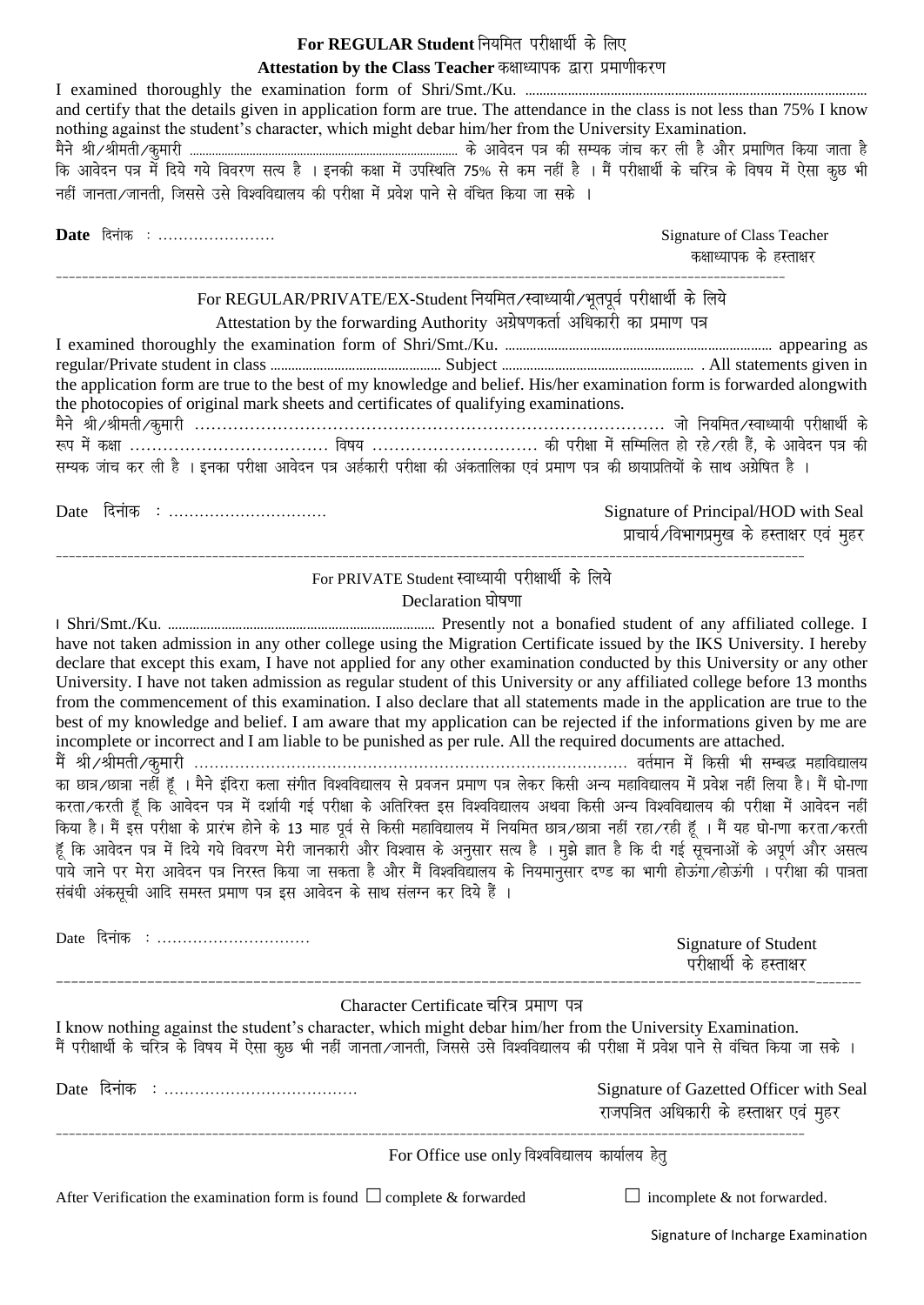### GUIDELINES FOR FILLING IN THE APPLICATION FORM आवेदन पत्र की पूर्ति संबंधी निर्देश

 $\mathbf{1}$ . Read the following Instructions and fill them carefully in own handwriting. Wrong & incomplete forms will not be accepted under any circumstances.

निम्नलिखित निर्देशों को पढ़कर अपनी हस्तलिपि में आवेदन पत्र सावधानिपूर्व भरें। त्रटिपूर्ण अपूर्ण आवेदन पत्र किसी भी परिस्थिति में स्वीकार नहीं किए जायेंगे।

- Filled Examination and Registration form should be forwarded to University through the HOD/Principal of  $\overline{2}$ . any affiliated college/Centre. भरे हुए परीक्षा आवेदन पत्र और पंजीकरण पत्र को विभाग प्रमुख ∕किसी संबद्ध महाविद्यालय ∕केन्द्र के प्राचार्य द्वारा विश्वविद्यालय को पेषित कराएं।
- Confirm whether the syllabus and the subject applied for the examination are available in the University. 3. Apply only for those subjects or which affiliation/recognition is granted to the concerned center. सुनिश्चित कीजिये कि परीक्षा हेतु चयनित विषय और पाट्यक्रम विश्वविद्यालय में उपलब्ध है। उन्हीं विषयों के लिए आवेदन करें,
- Attach all the required documents dully attested by the Gazetted Officer.  $\overline{4}$ . सभी आवश्यक दस्तावेज राजपत्रित अधिकारी द्वारा प्रमाणित करवाकर अनिवार्य रूप से संलग्न करें।
- In case, change of name/surname, an affidavit by class-I Magistrate should be enclosed alongwith the fee of 5. 980.00 for the same. नाम परिवर्तन की दशा में प्रथम श्रेणी मजिस्ट्रेट के समक्ष शपथ पत्र संलग्न करें और आवेदन के साथ नाम परिवर्तन शुल्क रू. 980.00 अलग से जमा करें।
- In case wrong and false information found in the form, the student will be disqualified and the result will be 6. cancelled. आवेदन पत्र में त्रूटिपूर्ण एवं असत्य सूचनाएं पाए जाने पर परीक्षार्थी अयोग्य माना जावेगा और परीक्षाफल निरस्त कर दिया जावेगा।
- Application form alongwith the examination fee should reach the University on or before the prescribed dates. 7. परीक्षा शूल्क के साथ आवेदन पत्र निर्धारित तिथि तक या उसके पूर्व विश्वविद्यालय में पहुंचना अनिवार्य है।
- Change of examination center is not allowed after submitting the form. But University may consider under 8. special circumstances for which a fee of Rs. 1770.00 should be paid separately. आवेदन पत्र जमा होने के पश्चात परीक्षा केन्द्र में परिवर्तन की अनुमति नहीं है, लेकिन विश्वविद्यालय को विशेष परिस्थितियों में ऐसा करने का अधिकार है, ऐसी दशा में परीक्षार्थी को परीक्षा तिथि से 45 दिन पर्व रू. 1770.00 परीक्षा केन्द्र परिवर्तन के रूप में भगतान अलग से करना होगा।
- Examination fees alongwith the form should be paid as per the fee chart through RTGS/NEFT favour of 9. Registrar, Indira Kala Sangeet Vishwavidyalaya, Khairagarh" payable at Bank of Maharashtra, (Branch Code MAHB 0001103) A/C 20215300558

आवेदन पत्र के साथ विवरणानुसार परीक्षा शुत्क कुलसचिव, इंदिरा कला संगीत विश्वविद्यालय, खैरागढ़ के पक्ष में बैंक ऑफ महाराष्ट्र की खैरागढ शाखा (कोड संख्या- MAHB 0001103) खाता क्र. 20215300558 में RTGS/NEFT के माध्यम से जमा करें।

Student should collect the admit card from their concerned centers one week before the commencement of 10. examination. Contact the concerned center for information regarding practical examination. Mark list and certificates will be sent to the centers, students are to be collected from the concerned centers only. परीक्षा प्रारंभ होने से एक सप्ताह पूर्व अपना प्रवेश पत्र अपने परीक्षा केन्द्र से ही प्राप्त करें । प्रायोगिक परीक्षा के लिये अपने परीक्षा केन्द्र से सम्पर्क करें । अंकतालिका और प्रमाण पत्र सीधे परीक्षा केन्द्र को भेजें जायेंगे । परीक्षार्थी इन्हें केन्द्र से ही प्राप्त करें ।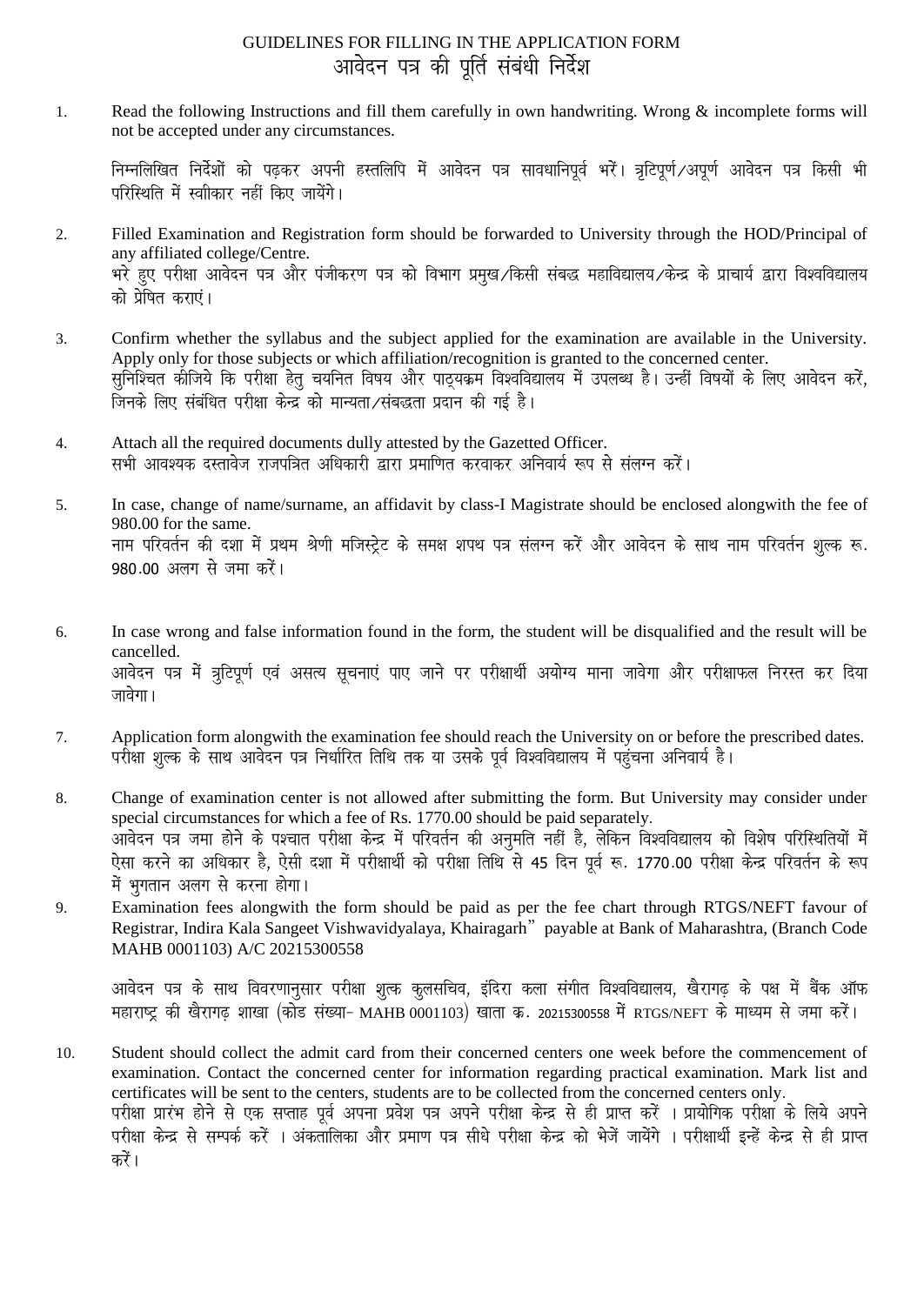2- Indira Kala Sangit Vishwavidyalaya, Khairagarh (C.G.) 491881



# **ADMIT CARD 2021-22**

Regular/Private/Ex-Student

| Roll Number $\ldots$ $\ldots$ $\ldots$ | Enrol./Reg.No.---------------- |
|----------------------------------------|--------------------------------|
|                                        |                                |
|                                        |                                |
|                                        |                                |
|                                        |                                |
|                                        |                                |
|                                        |                                |
|                                        |                                |
|                                        |                                |
| Medium Hindi $\Box$<br>English $\Box$  |                                |

Registrar Indira Kala Sangeet Vishwavidyalaya KHAIRAGARH (C.G.)

Signature of Student

#### INSTRUCTIONS

- 1. Examination hall will be opened half an hour before the scheduled time on the first day of examination and 15 minutes before in the subsequent days.
- 2. Students are to be seated only in the allotted seats in the examination hall as per the Roll Numbers mentioned.
- 3. Students are not allowed to keep any kind of study materials (Books, Notebooks, Slip, etc.) in possession inside the Examination hall except the required materials for writing the examination. Cell phone/Mobile Phone/Calculator etc. are prohibited in the examination hall.
- 4. No students will be allowed to enter the hall after half an hour from the commencement of the examination.
- 5. Student will be responsible for any kind of misconduct in the examination hall.
- 6. Student should use only the provided answer books for writing. Any kind of usage of unfair means is punishable.
- 7. Use both sides of the answer sheet for writing. To cancel any written answer, draw a line across the page.
- 8. After distribution of the Question Paper student will not be permitted to leave the examination hall for one hour. In case of any emergency, the Center Superintendent may allow the student to leave the examination hall for a short while.
- 9. Before leaving the hall, students have to submit the answer books to the concerned authority.
- 10. After submitting the answer book entry to the hall is prohibited.
- 11. Student should bring the Admit Card on each examination and it should be produced on demand.
- 12. Student should sign in the specified place in the attendance sheet as instructed by the invigilator.
- 13. Name of such students will be deleted from the Roll List if any identical marks/sign/names etc. are found in their answer books and they will be disqualified for any examination of the University.
- 14. Please ensure that you are eligible according to the eligibility criteria stipulated in the prospectus for the course. If you are not eligible, your admission & examination will be cancelled any stage of the processing. Please note that even if you pass in the examination & subsequently it is found that you do not fulfill the eligibility criteria, your admission & examination will be cancelled.